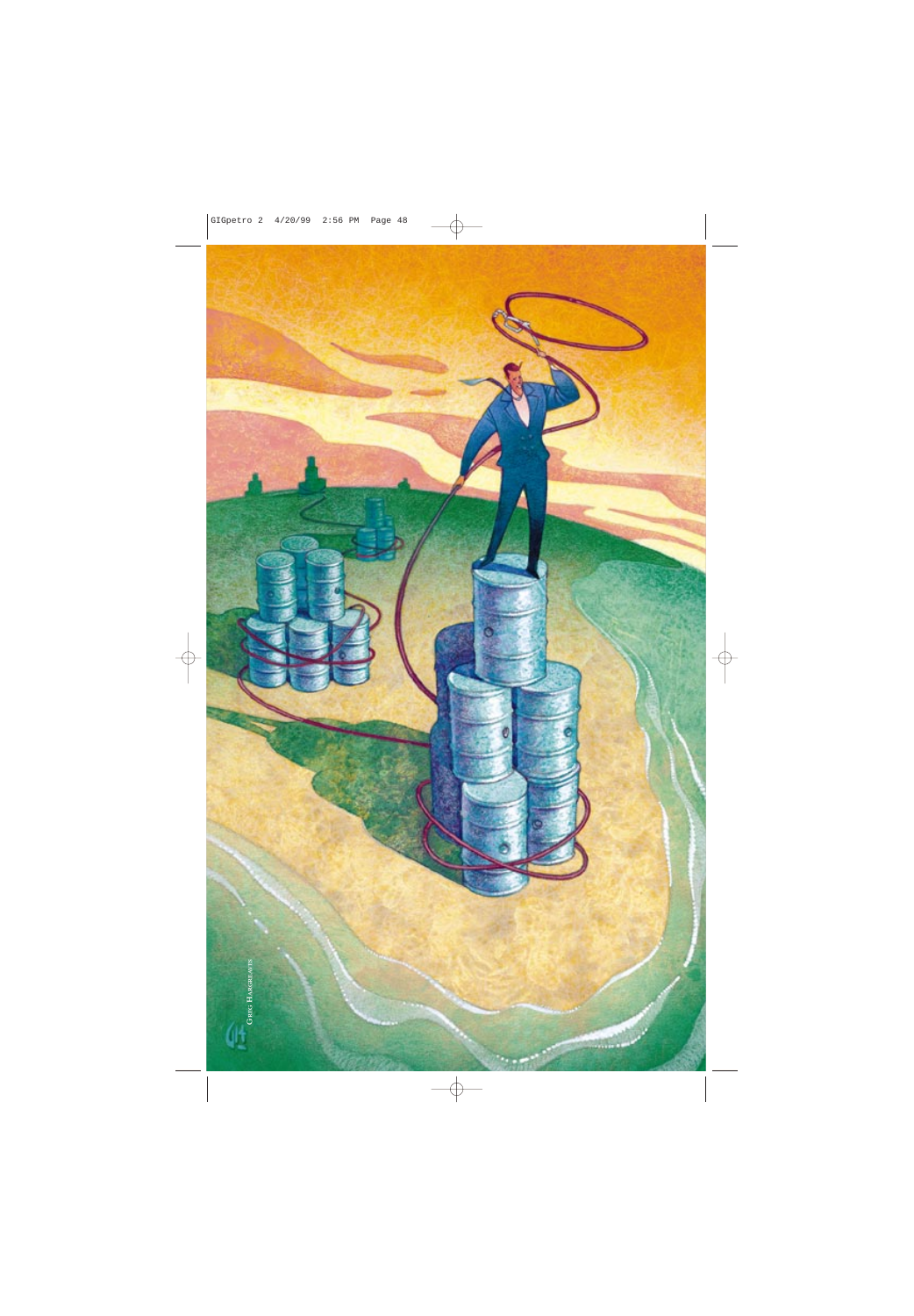# PETROLEUM: AFTER THE MEGAMERGERS

### **David Ernst and Andrew M. J. Steinhubl**

*Recent deals have raised the ante for midsize players without scale or focus*

WO RECENT HISTORIC MERGERS – between Exxon and Mobil, and BP and Amoco – have rocked the global petroleum industry. Much as the oil shock of 1973 ushered in a new era, the underlying forces at work in the WO RECENT HISTORIC MERGERS – between Exxon and Mobil, and B and Amoco – have rocked the global petroleum industry. Much as the of shock of 1973 ushered in a new era, the underlying forces at work in the industry will stimu

The "megamergers" have created a new class of company with advantages based on size and scale. Meanwhile, smaller and more focused players like Huntsman in petrochemicals, Landmark Graphics in exploration information technology, and QuikTrip in gasoline retailing have the skills and cost structures to compete with any company in the industry.\* Left out in the cold by these two trends are the "mezzo" players: smaller integrated petroleum companies, as well as midsize companies (including the smaller majors) with broad product and geographic coverage but not world-class scale or distinctive skills. These mezzos now find themselves squeezed between the new class of "megamajors," on the one hand, and high-performing specialized players, on the other. As the mezzos seek to gain scale, sharpen their focus, redefine their businesses, or simply get out, their predicament will generate a second wave of mergers and acquisitions, alliances, and divestitures.

#### **Bigger can be better . . .**

The megamergers were consummated because size, relationships, and other structural considerations continue to bestow significant economic advantages on petroleum companies in a number of countries where there are few competitors,

<sup>\*</sup> *See* Timothy Bleakley, David S. Gee, and Ron Hulme, "The atomization of big oil," *The McKinsey Quarterly*, 1997 Number 2, pp. 122–42.

The authors wish to recognize the generous contributions of their colleagues, particularly Chris Friedemann and Eric Hanlon, to the ideas put forward in this article.

*David Ernst* is a principal in McKinsey's Washington, DC, office, and *Andy Steinhubl* is a director in the Los Angeles office. Copyright © 1999 McKinsey & Company. All rights reserved.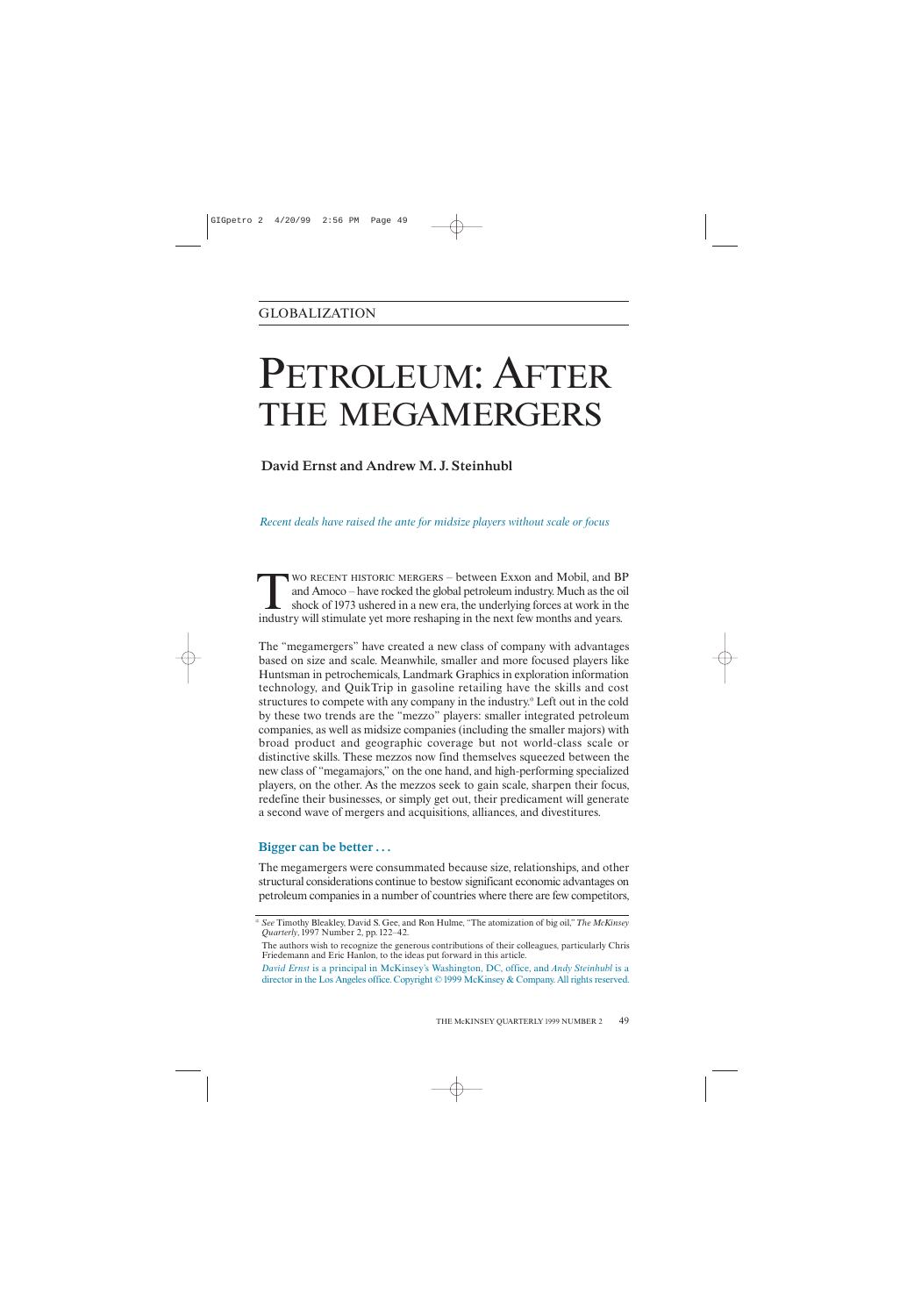#### PETROLEUM: AFTER THE MEGAMERGERS

the right to own or access reserves is limited, and capital and risk requirements can't be met through financial markets. In other words, where the status quo still holds, significant advantages flow to the biggest petroleum companies. In addition, Exxon and BP were already outperforming most other majors before they merged with Mobil and Amoco, respectively, and the mergers provide a bigger base for leveraging their exploration and operating skills.

Indeed, the megamergers have created a new category of player, and this raises the bar for world-class scale and scope advantages. In petroleum as in pharmaceuticals, the attractiveness of a company depends on its "pipeline," and the new megamajors have the broadest portfolios and (potentially) the lowest cost structures, as well as dominant positions in many of the most promising well-established basins. Even in low-price environments, the megamajors can sustain substantial levels of investment in a number of growth projects – a crucial point, since exploring a significant arena can involve a bet of a billion dollars or more. Of course, midsize players can diversify their bets by sharing the risks of exploration, but this approach has a cost: it limits the upside of any major discovery.

The megamajors have not only increased their size and improved their performance but also enhanced their clout, for they represent such a large share of industry know-how and downstream capacity that they have improved their negotiating positions against the state-owned national oil companies (NOCs). Moreover, the existence of the megamajors makes it more risky for oil service companies such as Halliburton and Schlumberger to continue encroaching on the business of developing and operating wells. These service players now have fewer customers and must compete with their biggest ones – the megamajors – for international opportunities.

#### **. . . but so can specialization**

In the petroleum sector, the emergence of specialist players and "slivers" based on specific products or pieces of the value chain (Exhibit 1) is now reshaping some mature markets, such as the United States, as well as select emerging markets. Consider what has already happened to the once cozy relationship between some NOCs of petroleum-producing states and the major petroleum companies.

Rather than work more broadly with those companies, NOCs in such nations as Mexico are enlisting specialists to develop huge projects, notably the Cantarell field. Increasingly capable independents like Kerr-McGee and Apache in China are pursuing opportunities (formerly the exclusive domain of the major petroleum companies) to develop parts of the energy industry value chain – particularly upstream exploration and the development of assets. In addition, a number of NOCs (Petrobras in Brazil, for instance) are actively developing their capabilities in deepwater development and moving into new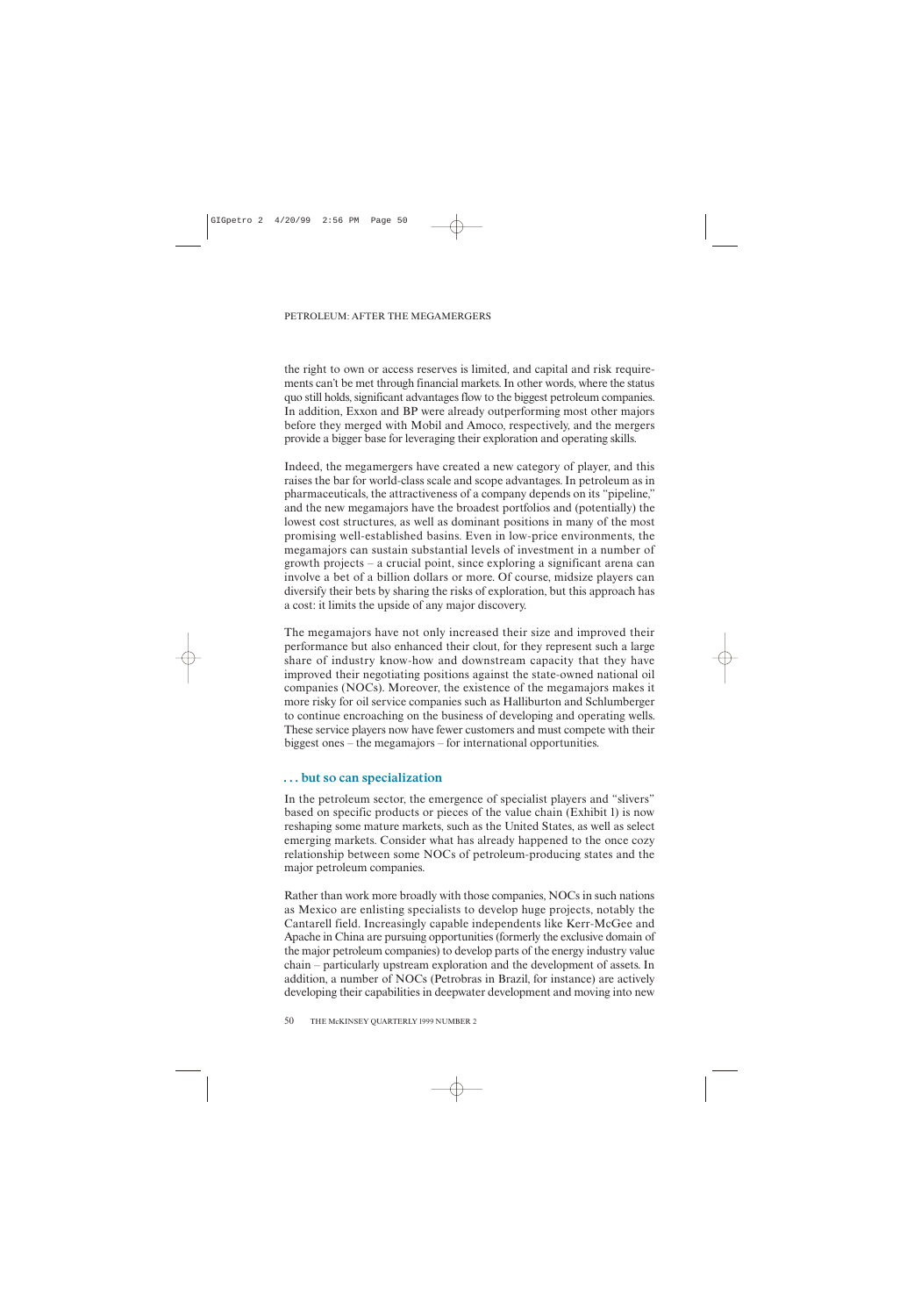territories, potentially putting pressure on companies that take the specialist approach.

Several other factors have also spurred the growth of specialized companies. Opportunities in emerging markets have increased substantially: the quantity of reserves open to competition, for example, has expanded sixfold since 1990 with the opening of arenas in Asia, South America, and the former Soviet Union. Control over technology, once



the preserve of the majors, has diffused as computing power and software have become cheap and standardized. Along with innovations in risk markets, the development of spot and forward markets for many products has reduced the need for vertical integration among the producers of crude petroleum, intermediates, and final products, such as gasoline and distillates. Despite all this, many large petroleum companies still view these small but effective competitors as "ankle biters" and are therefore overly casual about selling the seemingly unattractive assets that have fueled their growth.

The petroleum industry is not the only one now being reshaped; industries as diverse as personal financial services (see "Personal financial services goes global" in the current issue), beer,\* and electric power† are following similar patterns: formerly integrated industry value chains are breaking up, competition is increasing, and consumers are benefiting from lower prices. Typically, as these developments take hold, companies exploit their distinctive skills and specialized operations to create big businesses in relatively narrow slivers.

In the long term, more and more nations will open their markets to foreigners, who will at least receive access to petroleum resources and the right to participate in other infrastructure projects. As in a number of industries, opportunities for focused players will increase.

#### **Big, specialized, or squeezed**

The endgame – if there ever is one – might lie just around the corner if specialization and the creation of slivers were the only forces acting on the industry. But petroleum is a special case because the straightforward evolution

<sup>\*</sup> *See* "Global beer: What's on tap?" *The McKinsey Quarterly*, 1999 Number 1, pp. 110–21.

<sup>†</sup> *See* "World Power & Light," *The McKinsey Quarterly*, 1999 Number 1, pp. 122–32.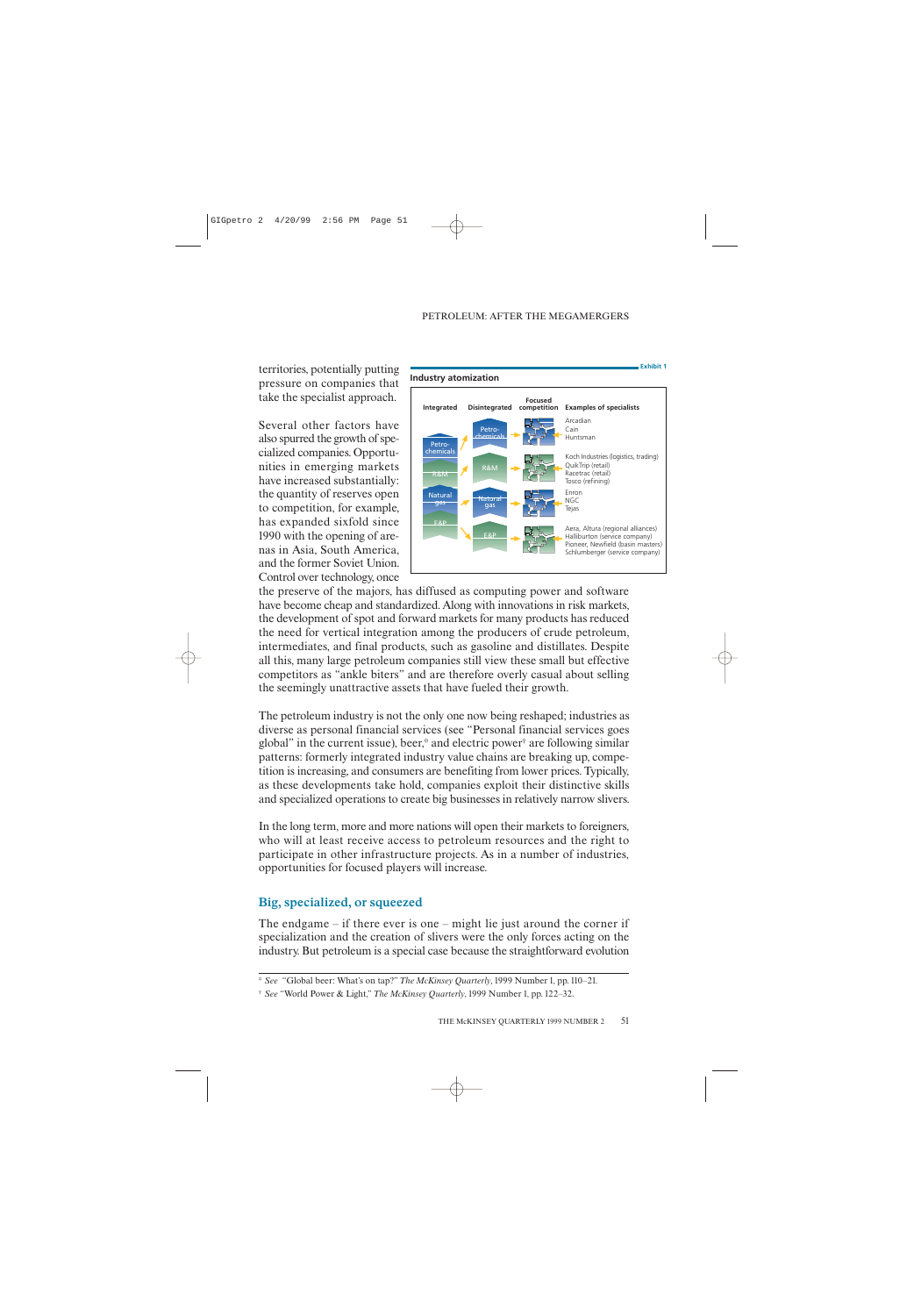

Source: Compustat



to slivers assumes preconditions that are not fully in place here: relatively unregulated national economies, foreign access to ownership of reserves, fully efficient risk and capital markets, and limited advantages to integration and the ownership of physical assets. As a result, scale and scope are still immensely important in a number of markets, and a growing gap in size and competitive power separates the megamajors from the rest of the industry.

Two paths to distinctiveness have therefore evolved in the current era: huge scale and scope, on the one hand, and specialization, on the other. Trends in book value and relative performance (as reckoned by market-to-book values) reflect the degree to which the megamajors and the specialists have outdistanced the rest of the pack – that is, smaller majors and ordinary midsize players (Exhibit 2). In consequence, the megamajors and specialized players are more attractive to equity markets than

their midsize, broad-based competitors. In fact, if you disaggregate the share value attributed to near-term earnings and cash flow, on the one hand, and to long-term growth prospects, on the other, the equity market's perspective is even more compelling: the long-term price-to-earnings ratios of the megamajors are strikingly better than those of the mezzos (Exhibit 3).

To be sure, the rise of the megamajors has created some opportunities for other companies. Acquisition and alliance possibilities will emerge as the megamajors adjust their portfolios. Better-performing and well-capitalized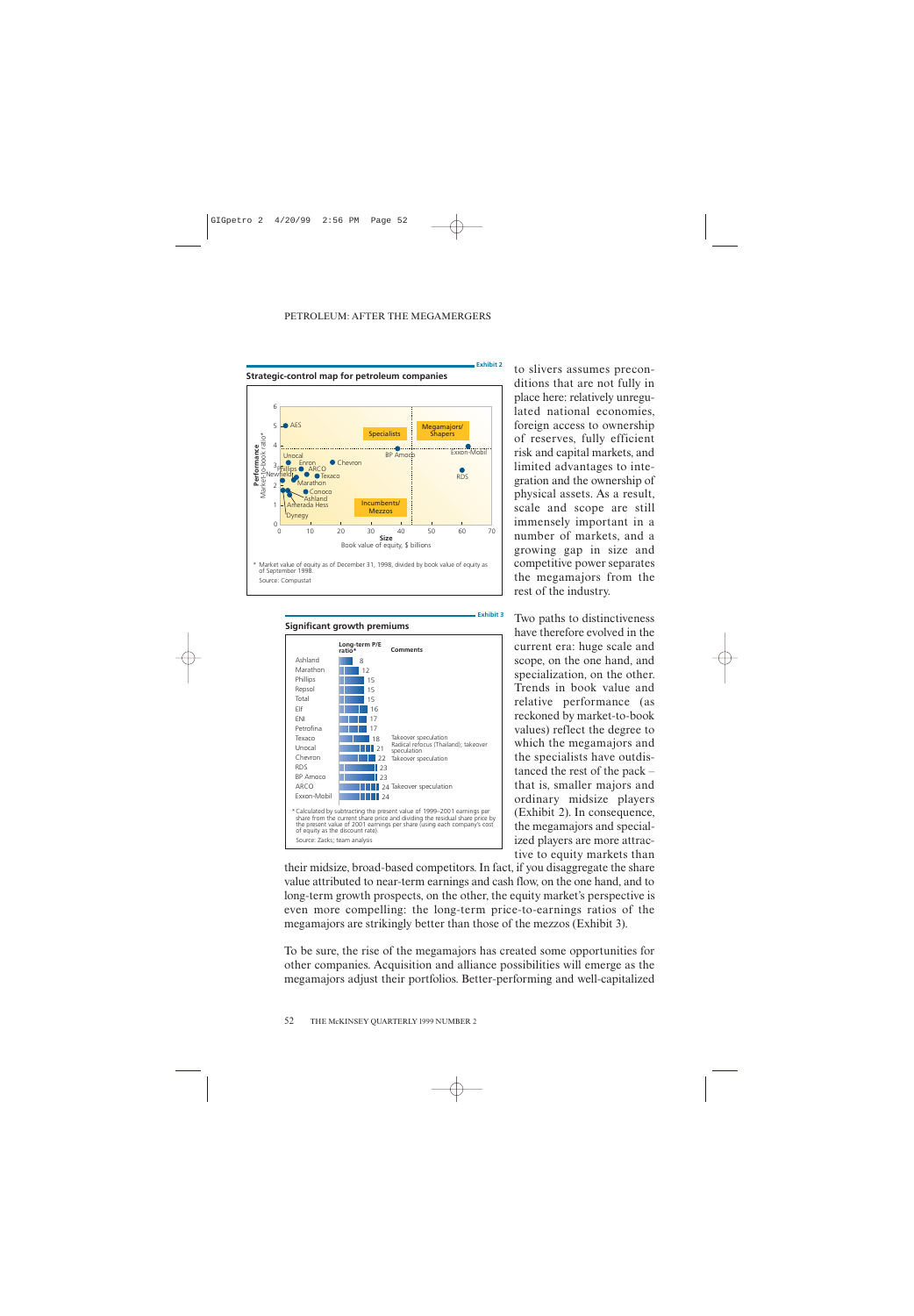smaller players will also have opportunities to take advantage of industry shakeouts as price and competitive pressures persist. But we believe that the gap between the megamajors and midsize players is too wide to be closed through a me-too strategy of medium-sized mergers or acquisitions. The share prices of the megamajors rose after they were formed, but unions of small and midsize players have generally not been well received by the market.

Even if midsize players believe they can meet the huge challenges facing them, a look at recent shareholder value performance casts further doubts. From 1996 to 1998, it declined by 10 percent for smaller majors and midsize players and rose by 14 and 6 percent, respectively, for the megamajors and specialized players (Exhibit 4). These economic and value trends, and the resulting squeeze on the mezzos, have appeared in many industries, including aerospace, banking, automobiles, and airlines.

The dominance of the megamajors, increasing competition from specialists, uncertainty about oil prices, and increasing pressure from equity markets all raise several urgent questions:

1. Should the remaining smaller majors, such as Chevron and Texaco, tighten their belts, take advantage of shakeouts, and wait for a longer-term improvement in prices and a return to business as usual? Given the additional petroleum supplies that can flood world markets as prices rise above \$15 a barrel, is there really a good chance that higher prices offer salvation – or is it better to take the actions required to survive if oil prices stay in the \$12 to \$15 range (*see* text panel, on next page)?

2. Would it be wise, on the contrary, for the smaller majors to combine with one of the megamajors or to partner with an NOC or a country belonging to the Organization of Petroleum Exporting Countries (OPEC)?

3. Can the industry's mezzos, such as Arco, Conoco, and Phillips, survive a prolonged price squeeze? Even if they can, should they reshape their strategies toward "specialist" roles focusing on businesses and regions where they now have or can attain distinctive scale and skills? What are the implications for share value of failing to undertake bold repositioning moves?

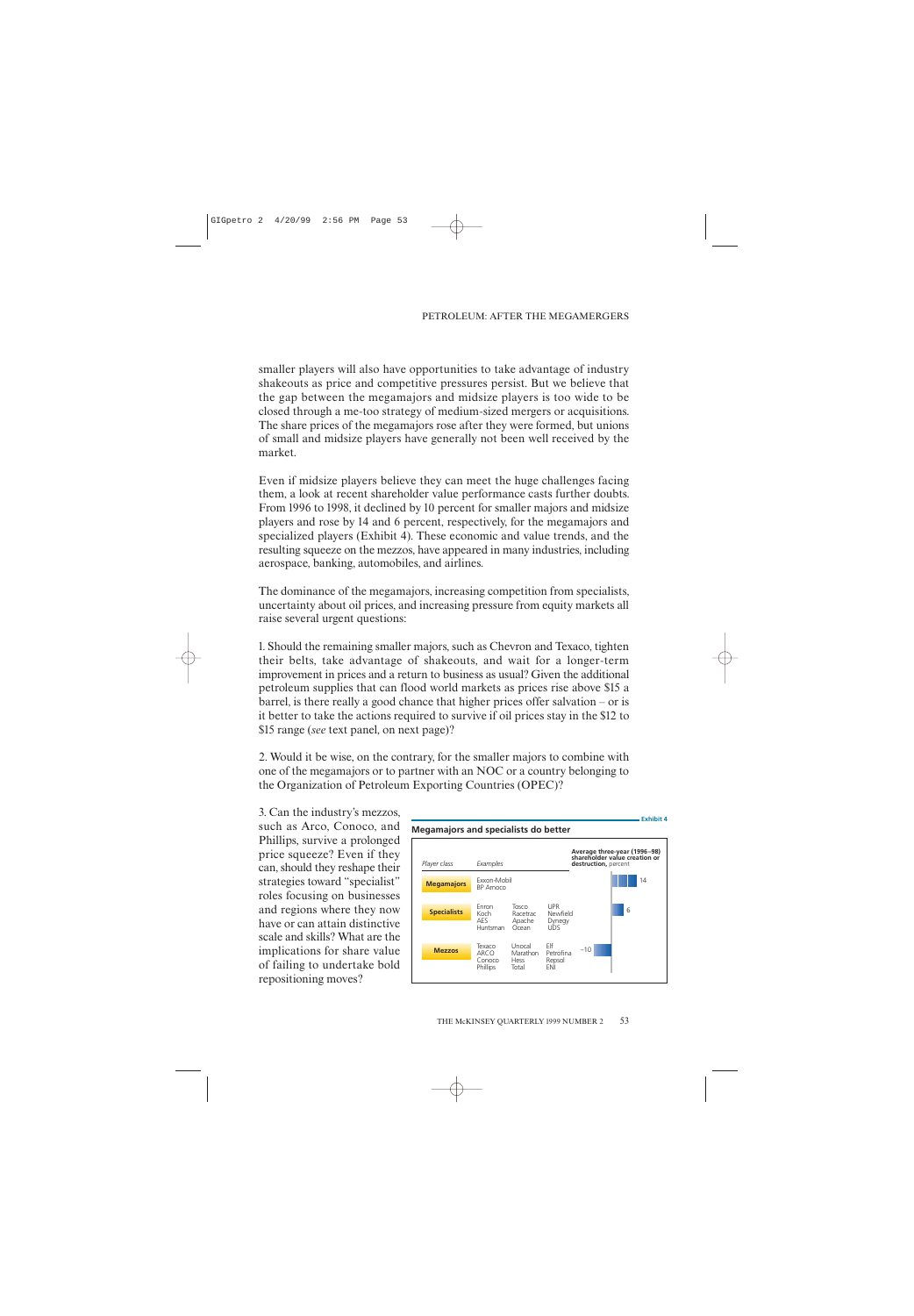## ARE HIGHER PETROLEUM PRICES SUSTAINABLE?

As the *Quarterly* goes to press, the Organization of Petroleum Exporting Countries (OPEC) has agreed to withhold production in an effort to raise the price of oil. But oil prices are never certain, and it is very dangerous for mezzos and midsize companies to count on being bailed out of their current predicament by \$18-a-barrel oil.

More and more, microeconomic fundamentals rather than decisions by the cartel will determine the economics of petroleum: there are just too many resource-rich nations outside OPEC with low production costs and a pressing need for cash. Moreover, at \$15-abarrel levels, specialists and other players, assisted by advances in technology, can

continue to add new supply, even from inherently high-cost basins.

In the past, periods of peak demand tended to draw in production from regions with relatively high costs, which in turn drove high and volatile price levels as OPEC switched from market-share to price-maintenance strategies. We expect that pattern to continue. But this time around, improvements in technology and cost structures have made it possible for the industry to yield significant new supply at price levels as low as \$15 a barrel. Our supply side view suggests that in the absence of a discontinuity – a war, for example – looking to higher prices for salvation is a dubious bet.

4. Should the NOCs, in developing their own national resources or expanding their operations to other countries, go it alone? Or can they speed up these strategies by allying with or acquiring a remaining major, midsize player, or service firm? What about constructing a consortium of several of these players?

5. Would cash-strapped but resource-rich OPEC countries improve their positions by teaming up with the megamajors for capital, know-how, downstream access, political security, and, perhaps, more orderly crude markets?

#### **Repositioning strategies**

As for the remaining majors and midsize players, their strategic responses are likely to follow four patterns. They can create global slivers through superior intangibles (skills and brands, for example); reshape relationships with the industry's assured survivors (the megamajors, NOCs, and OPEC countries); build geographic franchises by creating and leveraging insider relationships, knowledge, and positions; and create or enter new but related businesses.

#### *Global slivers*

As we suggested earlier, sliverization strategies have already taken hold across the petroleum industry. Most major petroleum companies will have to decide whether to stay in the gas-retailing sliver, for instance, since they face intensified competition from such new entrants as hypermarkets and grocery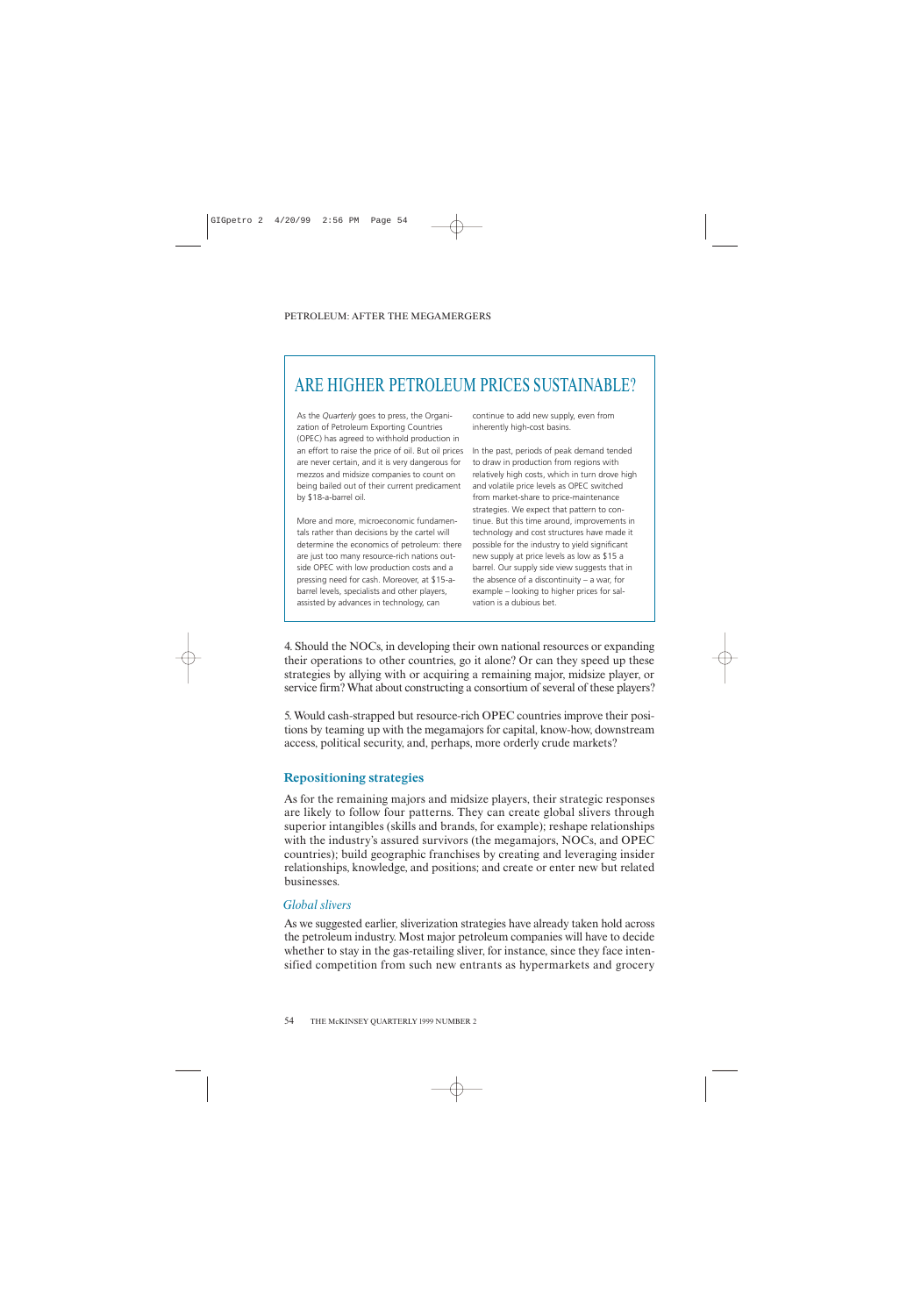stores. Those that remain in the game will likely pursue alliances and acquisitions to build the necessary skills and scale.

Tosco, to give just one example, has expanded in the United States for well over a decade. The company has acquired refining assets from the majors and added value by aggressively optimizing costs and assets and by purchasing Circle K and improving that preexisting major network of gasoline stations through leading-edge convenience store merchandising and site management skills. Tosco, a world-class organization in its chosen sliver of gasoline refining and marketing, is poised to expand into new markets when regulatory barriers decline in Europe and elsewhere.

Other emerging global slivers include downstream gas, consumer motor oils, marine fuels, and jet fuels. In the downstream gas business, Shell Oil, Tejas, and Bankers Trust collectively built an entity that took advantage of deregulation and evolving customer demand for expanded risk management and other services at lower cost. To enter the gas-marketing arena in the United Kingdom, Amerada Hess and other companies have built new trading, pricing, and customer-service-driven businesses, largely through outsourcing and alliances.

Petroleum companies that find ways to leverage their intangibles – brand equity, as well as new marketing and risk management skills – can consider making broader forays into gas and power marketing. Both alliances and acquisitions will play an important role for companies that pursue specialist strategies.

#### *Reshaping relationships*

For a very long time, the foundation of the petroleum business has been a complex network of relationships among oil service firms, specialists, NOCs, and the majors. Alliances will also play an important role for companies that pursue a second strategy: remaking these old relationships around the industry's new competitive logic.

The real opportunities for developing profitable relationships lie upstream: exploring for resources, drilling, and operating wells. Specialist players are forming partnerships with NOCs and OPEC nations to offer broader, more integrated packages including not only these services but also risk management. It seems equally likely that the best service companies will build their intangible strengths in exploration, drilling, and information technology. At least one major service company has outlined a vision combining dynamic reservoir modeling, economic optimization, and "smart" well technologies to create a "downhole factory" that can automatically optimize oil and gas production throughout the life cycle of a field.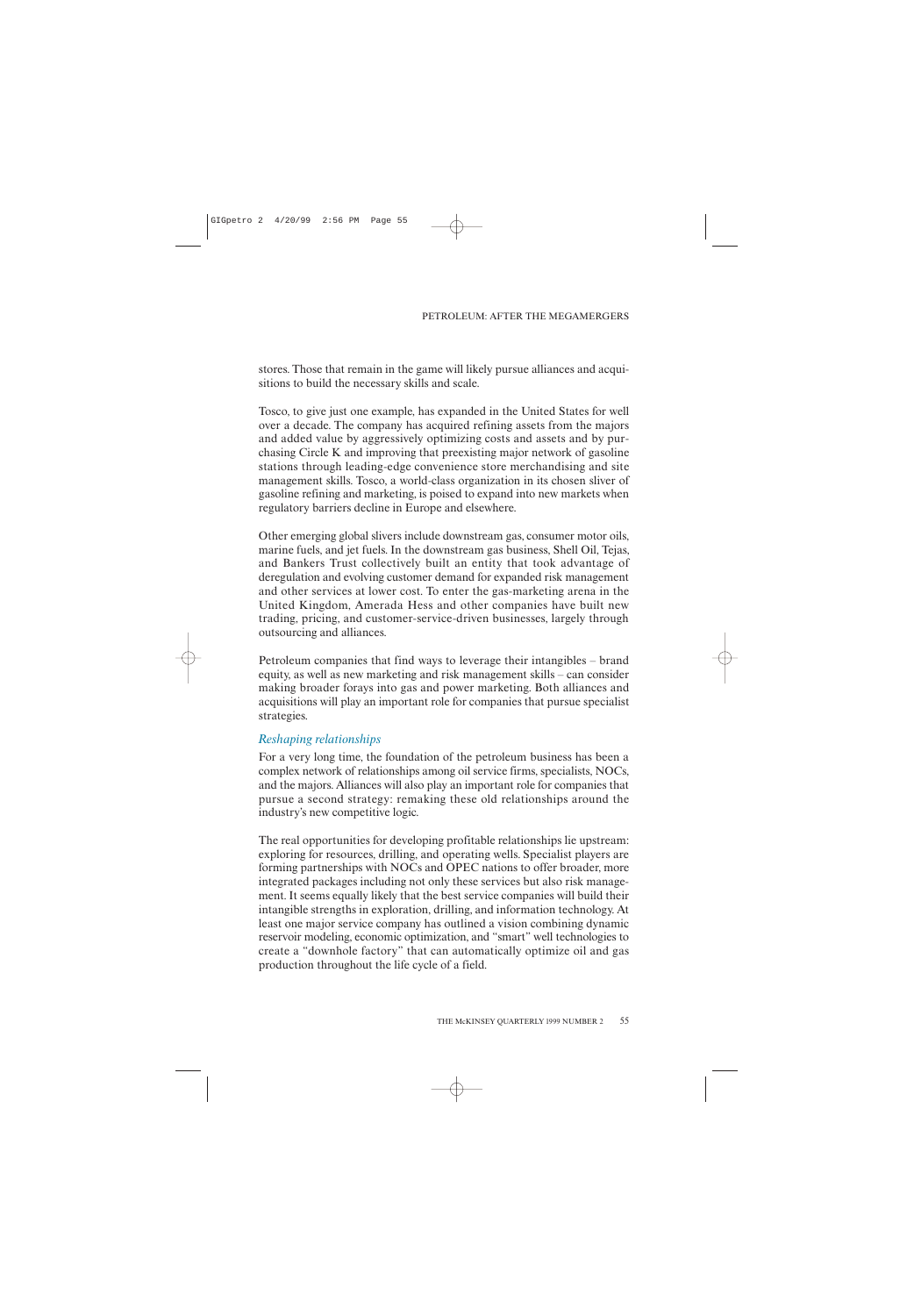#### PETROLEUM: AFTER THE MEGAMERGERS

OPEC nations, the NOCs, and even operating companies all offer potential markets for life cycle service packages. Who will supply them? At present, Baker-Hughes/Western Atlas, Halliburton-Dresser, and Schlumberger market innovative resource-management offerings that are developing along these lines. Mezzo operating companies might be wise to take the same route, perhaps through joint ventures with service firms. In any case, these developments mean that the roles of resource owner and resource manager will probably separate in the end.

Other opportunities to reshape relationships might center on OPEC or on the new megamajors. Saudi Arabia, for instance, recently talked with several midsize and major players about its hopes of developing a gas business, including transportation and distribution (and perhaps, ultimately, gas resources). On the other hand, a smaller player may find it beneficial to reposition itself as the partner of choice of the megamajors by exploiting its assets, such as specialized skills or special relationships that would be of value to them.

#### *Geographic franchises*

Among traditional midsize operating companies, Unocal may be the best example of an organization that has repositioned itself through yet another strategy: geographic integration. The company has developed a strong franchise in Southeast Asia by focusing its investments on that region, building its management bench there, and exploiting its insider relationships, regional scale, and infrastructure advantages. Starting from an initial upstream position in Thailand, the company expanded its presence across the value chain by establishing a broad regional footprint of upstream and upstream-related activities, especially in gas.

Less traditional players are pursuing similar strategies. Petronas, for example, in Malaysia, used the resources and markets of its home country to create resource development skill-building and -learning ventures. Then it exploited these new skills to expand around the world, typically in Muslim nations. Although the company's growth franchise is not constrained within narrow geographies, it rests on a foundation of insider relationships and preferred access to opportunities. National oil companies that seek to build geographic franchises will probably use learning alliances to build their skills or to enter markets and then acquire other companies to expand their positions. Ultimately, a geographic specialist may ally with a megamajor as its regional partner of choice.

#### *New businesses*

Finally, traditional operating companies can use their skills, assets, brands, and relationships to enter businesses related to petroleum. Electric power immediately comes to mind because most petroleum companies have